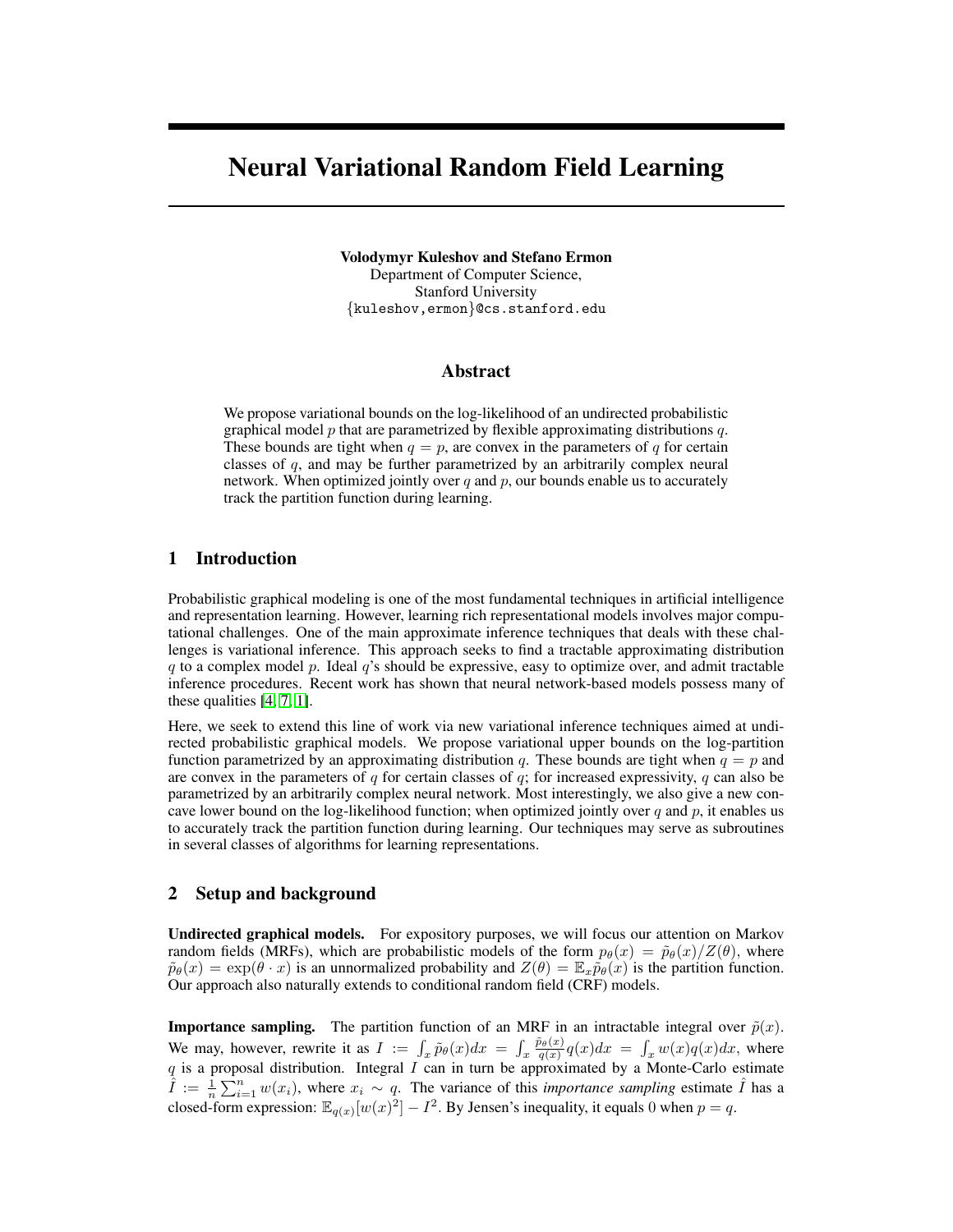# 3 Variational bounds

The first term in the variance of the importance sampler is a natural bound on the partition function:

<span id="page-1-0"></span>
$$
\mathbb{E}_{q(x)}\left[\frac{\tilde{p}(x)^2}{q(x)^2}\right] \ge Z(\theta)^2\tag{1}
$$

Again, this bound is tight when  $q = p$ . It implies a natural algorithm for computing  $Z(\theta)$ : minimize [\(1\)](#page-1-0) over q in some family  $Q$ . This can be interpreted as both minimizing the variance of  $\overline{I}$ , and as minimizing a tight upper bound on the partition function. A key decision concerns the choice of approximating family  $Q$ : it needs to be expressive, easy to optimize over, and admit tractable inference procedures. Here, we propose two such families.

## 3.1 Choice of approximating family

**Non-parametric variational inference.** First, as suggested by [\[2\]](#page-3-3), we may take  $q$  to be a uniform mixture of exponential families  $\sum_{k=1}^{K} \frac{1}{K} q_k(x; \phi_k)$ . In practice, the  $q_k$  may be either Gaussians or Bernoulli, depending on whether  $x$  is discrete or continuous. This choice of  $q$  lets us potentially model arbitrarily complex  $p$  given enough components; we will also see below that such  $q$  are easy to optimize.

**Auxiliary-variable neural networks.** Alternatively, we may further parametrize  $q$  by an arbitrarily complex neural network. This approach is complicated by the fact that unlike earlier methods that parametrized conditional distributions  $q(z|x)$  over hidden variables z, our setting does not admit a natural input/output to a neural network.

We address this difficulty via extra *auxiliary variables* z in the approximating model q. First, we define  $\tilde{p}(x, z) = \tilde{p}(x)$  for all  $x, z$ , and let  $q(x, z) = q(x|z)q(z)$ , where  $q(z)$  is some simple prior (e.g. normal or uniform), and  $q_{\phi}(x|z)$  is an exponential family distribution whose natural parameters are parametrized by a neural net, e.g.  $q(x|z) = N(\mu_{\phi}(z), \sigma_{\phi}(z)I)$  for continuous x. We may perform importance sampling as follows:  $\int \tilde{p}(x)dx = \int \tilde{p}(x, z)dx dz \approx \frac{1}{n}\sum_{i=1}^{n} \frac{\tilde{p}(x, z)}{q(x|z)q(x)}$  $\frac{p(x,z)}{q(x|z)q(z)}$ , where  $x_i, z_i \sim q(x, z)$ . Note that this reduces to the previous case with an appropriate choice of q.

**Convexity properties.** An interesting property of our bound is that if  $q$  is in the exponential family with natural parameters  $\phi$ , then the bound is jointly log-convex in  $\theta$  and  $\phi$ . If we choose to further parametrize the natural parameters of  $q$  by a neural net, the resulting non-convexity will originate solely from the neural network, and not from our choice of loss function.

#### 3.2 Optimization

Assuming a non-parametric variational approximation  $\sum_{k=1}^{K} \frac{1}{K} q_k(x; \phi_k)$ , it is easy to show that the gradient w.r.t.  $\phi_k$  is  $\nabla_{\phi_k} \mathbb{E}_q \frac{\tilde{p}(x)^2}{q(x)^2}$  $\frac{\tilde{p}(x)^2}{q(x)^2} = \mathbb{E}_{q_k} \left[ \frac{\tilde{p}(x)^2}{q(x)^2} \right]$  $\frac{\tilde{p}(x)^2}{q(x)^2}d_k(x)$ , where  $d_k(x)$  is the difference between x and its expectation under  $q_k$ . Thus, we may optimize the bound [\(1\)](#page-1-0) using stochastic gradient descent by taking samples from  $q_k$ . Note also that if our goal is to compute the partition function, we may collect all intermediary samples for computing the gradient and use them as regular importance samples. This may be interpreted as a form of adaptive sampling.

## 4 Variational random field learning

Next, we turn our attention to the problem of learning the parameters of an MRF. Given data  $\mathcal{D} = \{x^{(i)}\}_{i=1}^n$ , our training objective is the log-likelihood  $\log p(\mathcal{D}|\theta) := \sum_{i=1}^n \log p_\theta(x^{(i)})$ . We can use our earlier bound to upper bound the log-partition function by  $\log \left( \mathbb{E}_{x \sim q} \frac{\tilde{p}_{\theta}(x)^2}{q(x)^2} \right)$  $\frac{\tilde{\sigma}_{\theta}(x)^2}{q(x)^2}$ . Unlike Equation [1,](#page-1-0) we may no longer approximate the expectation with Monte-Carlo estimates due to the non-linearity introduced by the log.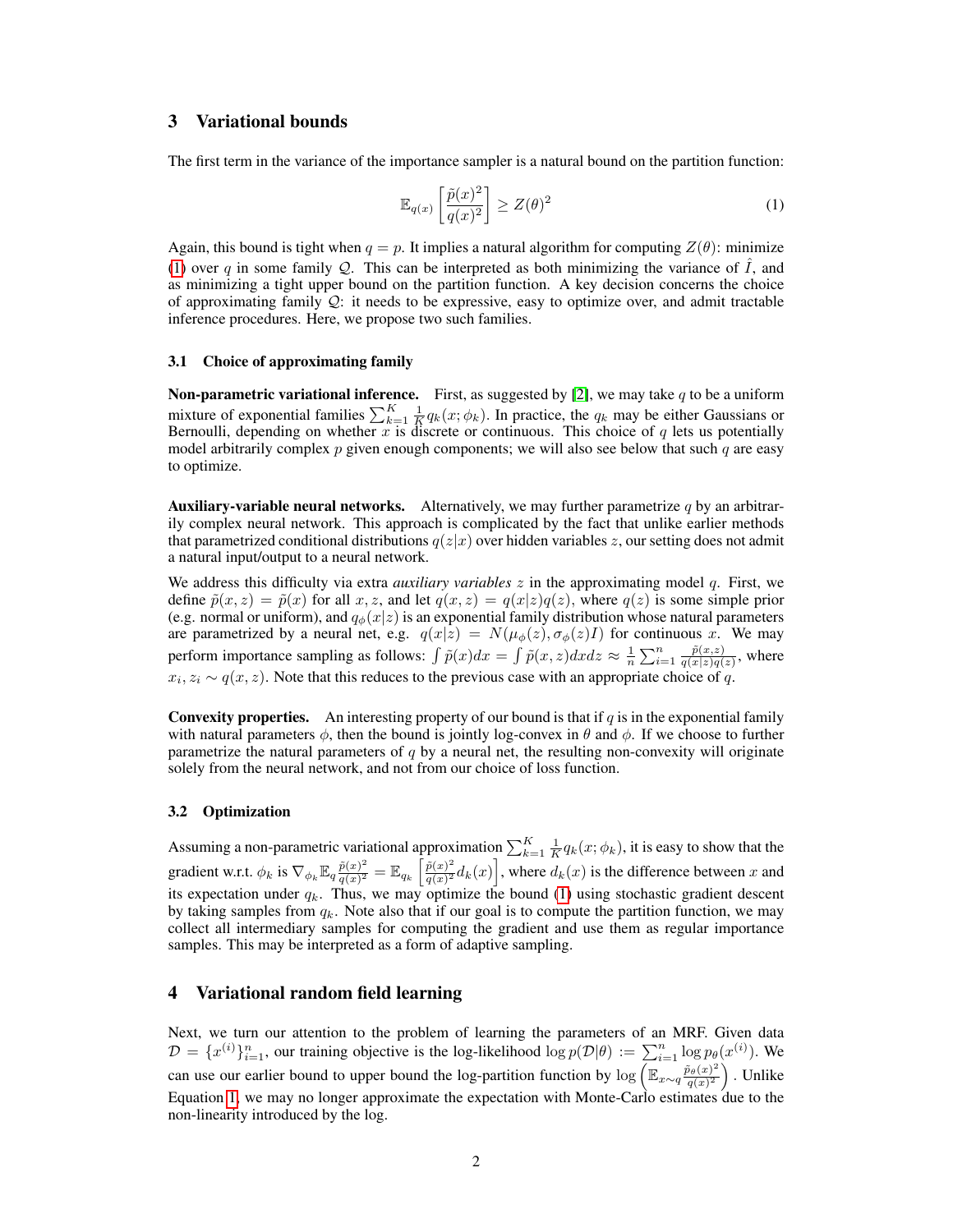To deal with this issue we further linearize the log using the identity  $\log(x) \leq ax - \log(a) - 1$ , which is tight for  $a = 1/x$ . Together with our bound on the log-partition function, this yields

$$
\log p(\mathcal{D}|\theta) \ge \max_{\theta, q} \frac{1}{n} \sum_{i=1}^{n} \theta^{T} x^{(i)} - \frac{1}{2} \left( a \mathbb{E}_{x \sim q} \frac{\tilde{p}_{\theta}(x)^{2}}{q(x)^{2}} - \log(a) - 1 \right). \tag{2}
$$

This expression is convex in each of  $(\theta, \phi)$  and a, but is not jointly convex. However, it is straightforward to show that equation [\(2\)](#page-2-0) and its unlinearized version have a unique point satisfying first-order stationarity conditions. This may be done by writing out the KKT conditions of both problems and using the fact that  $a^* = (\mathbb{E}_{x \sim q} \frac{\tilde{p}_{\theta}(x)^2}{q(x)^2})$  $\frac{\partial \theta(x)^2}{\partial q(x)^2}$   $^{-1}$  at the optimum. See [\[3\]](#page-3-4) for more details.

Equaiton [2](#page-2-0) may be optimized jointly over  $\theta$ ,  $\phi$ , with periodical updates for a. By training p and q jointly, the two distributions may help each other. In particular, we may start learning at an easy  $\theta$ (where  $p$  is not too peaked) and use slowly  $q$  to track  $p$ , thus controlling the variance in the gradient.

## 5 Experiments

Ising models. We evaluated empirically our learning strategy on a  $5 \times$ 5 Ising MRF with coupling factor J and unaries chosen randomly in  ${10^{-2}, -10^{-2}}$ . We set  $J = -0.6$ , sampled 1000 examples from the model, and fit another MRF to this data. We followed a non-parametric inference ap-

<span id="page-2-0"></span>

proach with a mixture of  $K = 8$  Bernoullis. We optimized [\(2\)](#page-2-0) using SGD with fixed stepsizes chosen by cross-validation; we alternated between ten steps over the  $\phi_k$  and one step over  $\theta$ , a. We drew 100 Monte Carlo samples per  $q_k$ . Our method converged in about 25 steps over  $\theta$ . At each iteration we computed  $log Z$  via importance sampling.

Our Figure shows the evolution of  $\log Z$  during learning. It also plots  $\log Z$  computed by exact inference, loopy BP, and Gibbs sampling (using the same number of samples). Our method accurately tracks the partition function after about 10 iterations. In particular, our method fares better than the others when  $J \approx -0.6$ , which is when the Ising model is entering its phase transition.

Digits dataset. Next, we also train RBMs on the sklearn digits dataset using ADAM with mini-batches of size 100,  $\beta_1 = 0.7, \beta_2 = 10^{-3}, \alpha = 10^{-3}.$ We compute true likelihood via AIS with 10,000 intermediate steps. The approximating  $q$  is a uniform mixture of  $K = 10$  Bernoullis.

The adjacent figure compares the training log-likelihood of our method to that obtained by PCD-1, with 100 independent Gibbs chains. We find that our method tracks closely the value of the true partition function and learns a model at a rate comparable to that of PCD-1.



# 6 Discussion

Our work is inspired by variational autoencoders [\[4\]](#page-3-0), which involve tightening variational lower bounds using neural networks. Our work provides analogous upper bounds that also hold for undirected and discrete variable models; interestingly, they may be interpreted as an inclusive  $\alpha$ divergence [\[5\]](#page-3-5). Alternative rich proposal distribution families include normalizing flows [\[6\]](#page-3-6) and